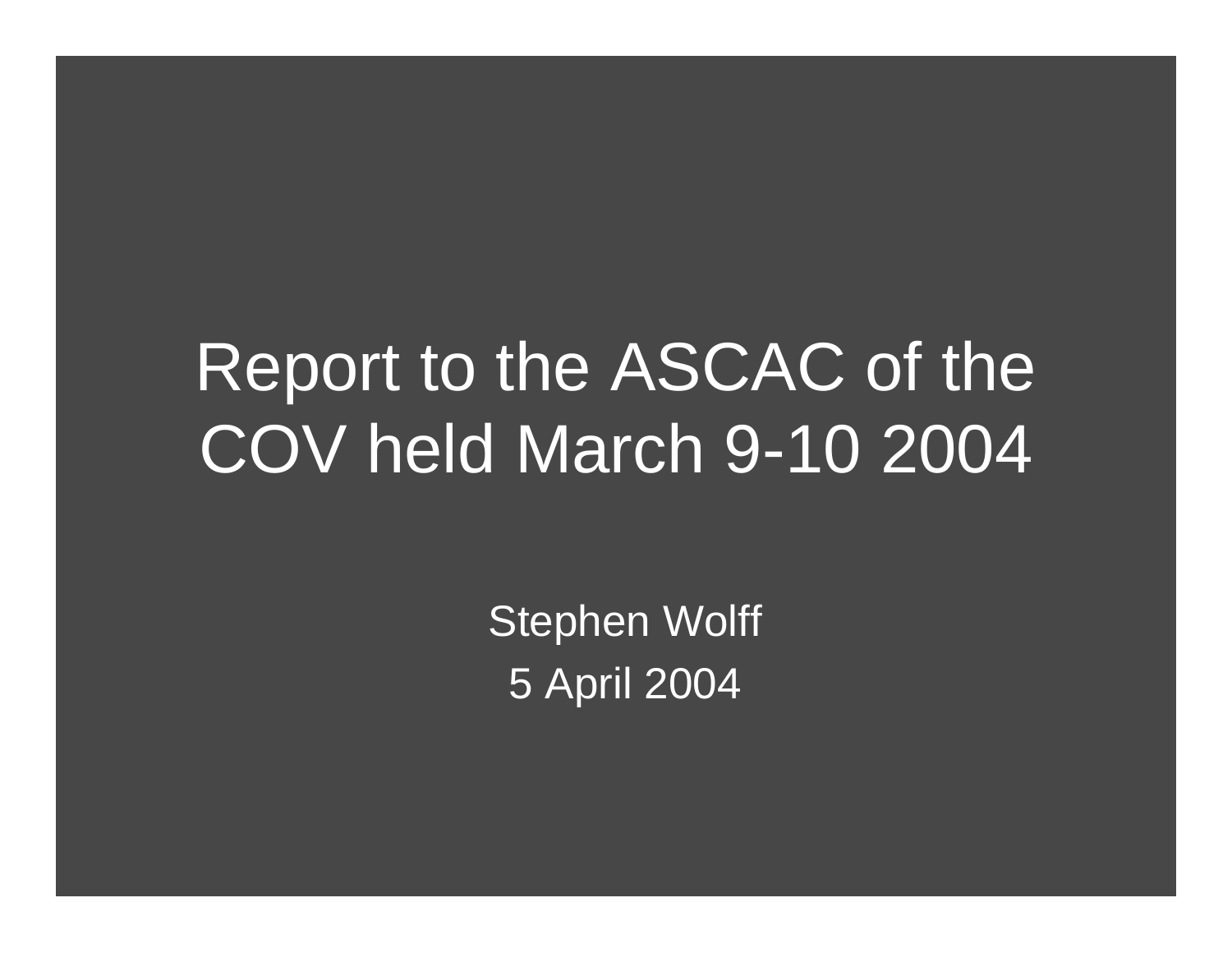## Charge letter

"The mission of the COV is: to evaluate how effectively the program adheres to the accepted policies, procedures and management of major program elements; and to provide an assessment of the processes used to solicit, review, recommend, and document proposal actions and monitor active projects and programs."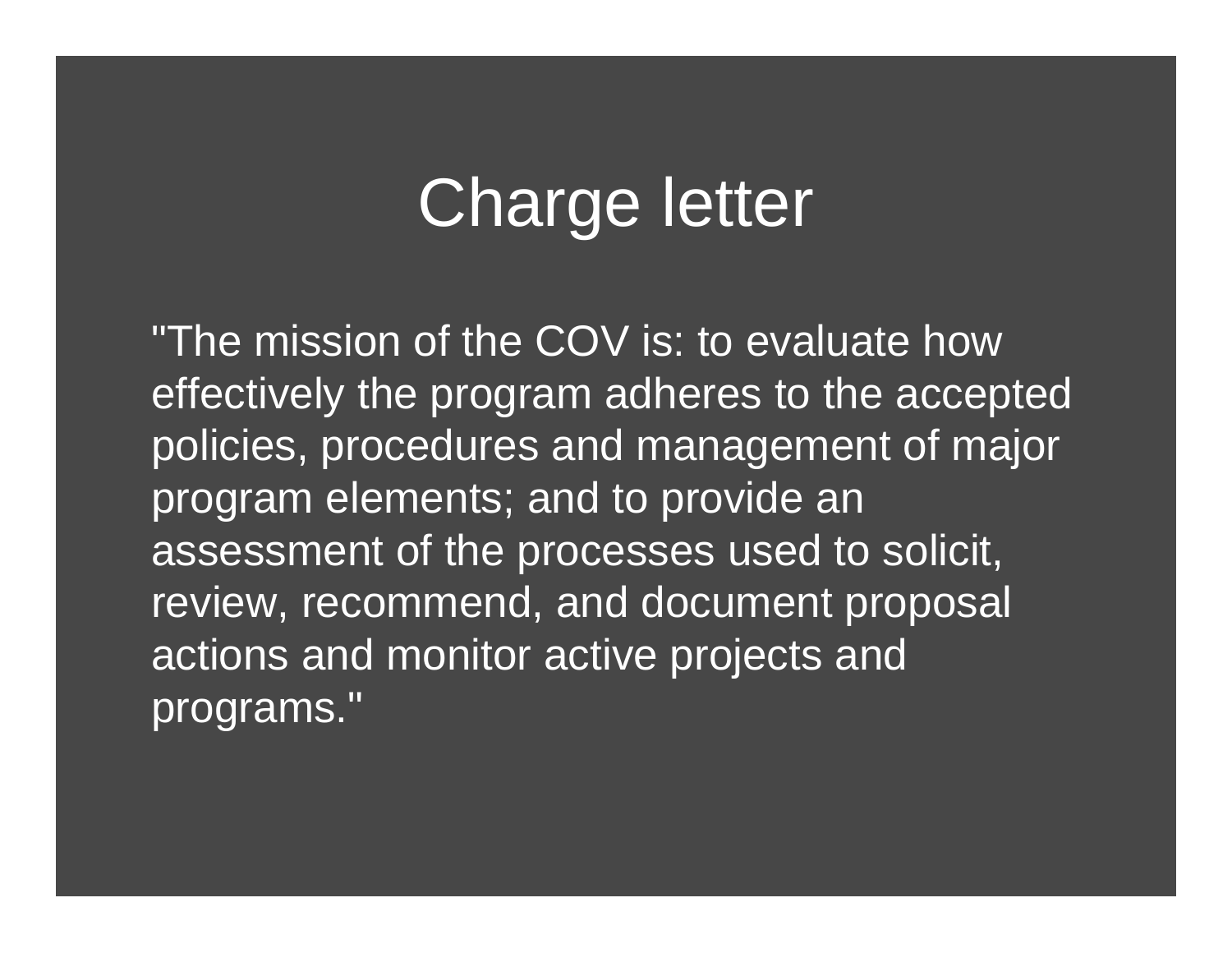### Attachment

"1. For both the DOE laboratory projects and the university projects, assess the efficacy and quality of the processes used to:

> (a) solicit, review, recommend, and document proposal actions, and (b) monitor active projects and programs.

2. Within the boundaries defined by DOE missions and available funding, comment on how the award process has affected:

(a) the breadth and depth of portfolio elements, and

(b) the national and international standing of the portfolio elements.

3. Comment on future directions proposed by ASCR management and on opportunities that might not have been presented.

4. Comment on how the process for these reviews might be improved."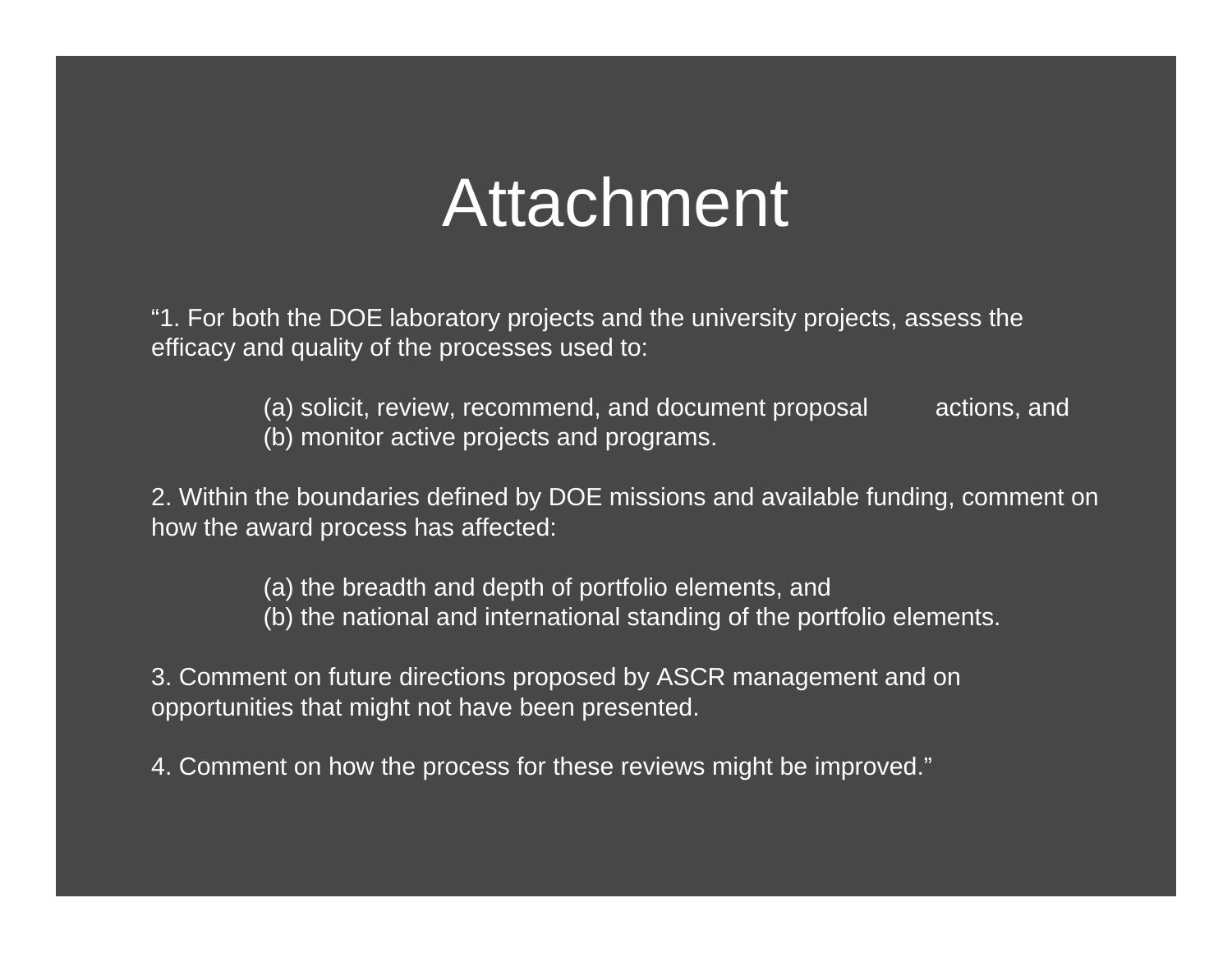# Additional

- Are the best people in the associated areas, and the best proposals, being funded by ASCR?
- Have any proposals been funded that did not receive good reviews? If so, why?
- Are the most knowledgeable and informed reviewers being chosen?
- Have competition and peer review been used appropriately to guide major research expenditures?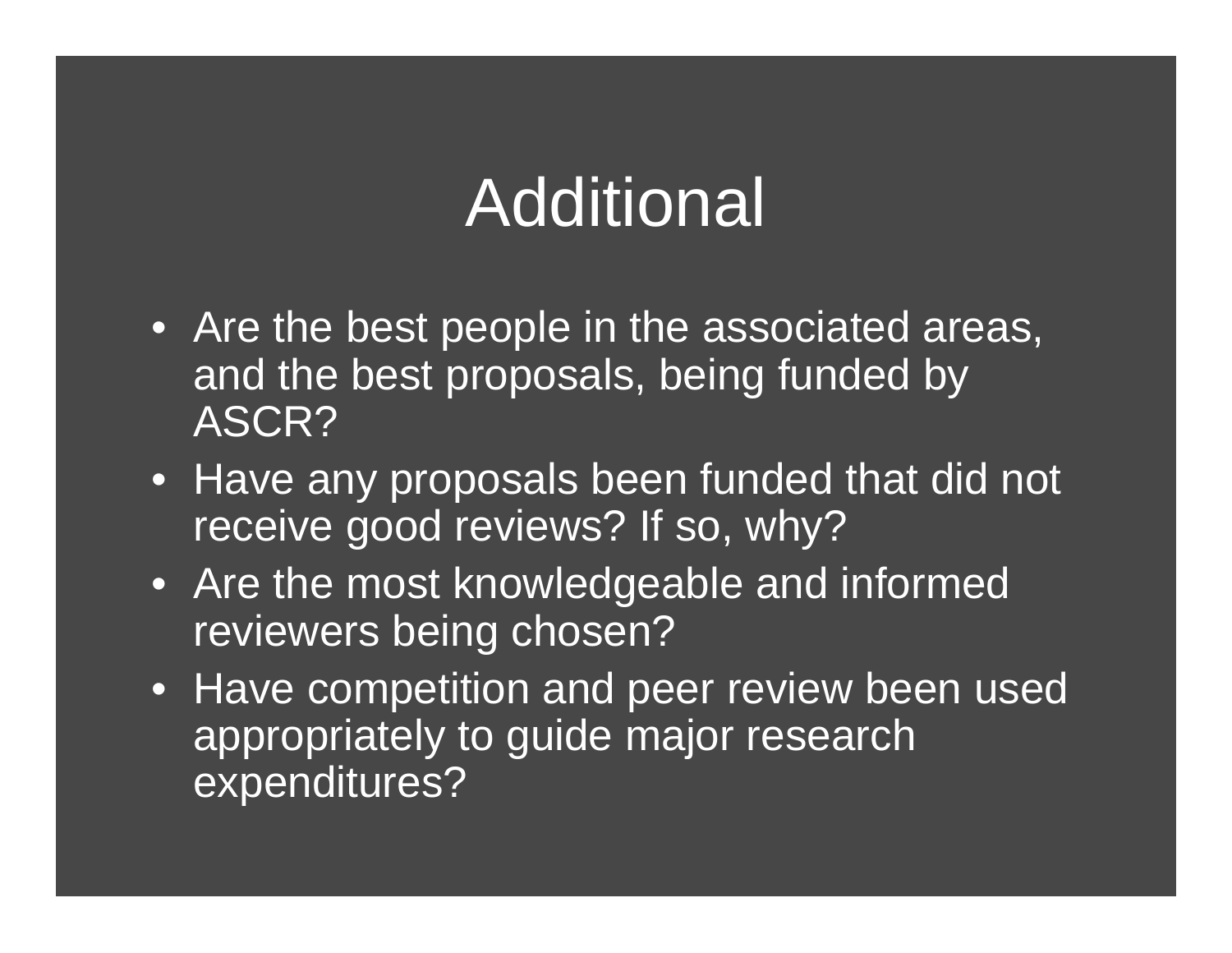The COV could not answer all the questions in 1.75 days.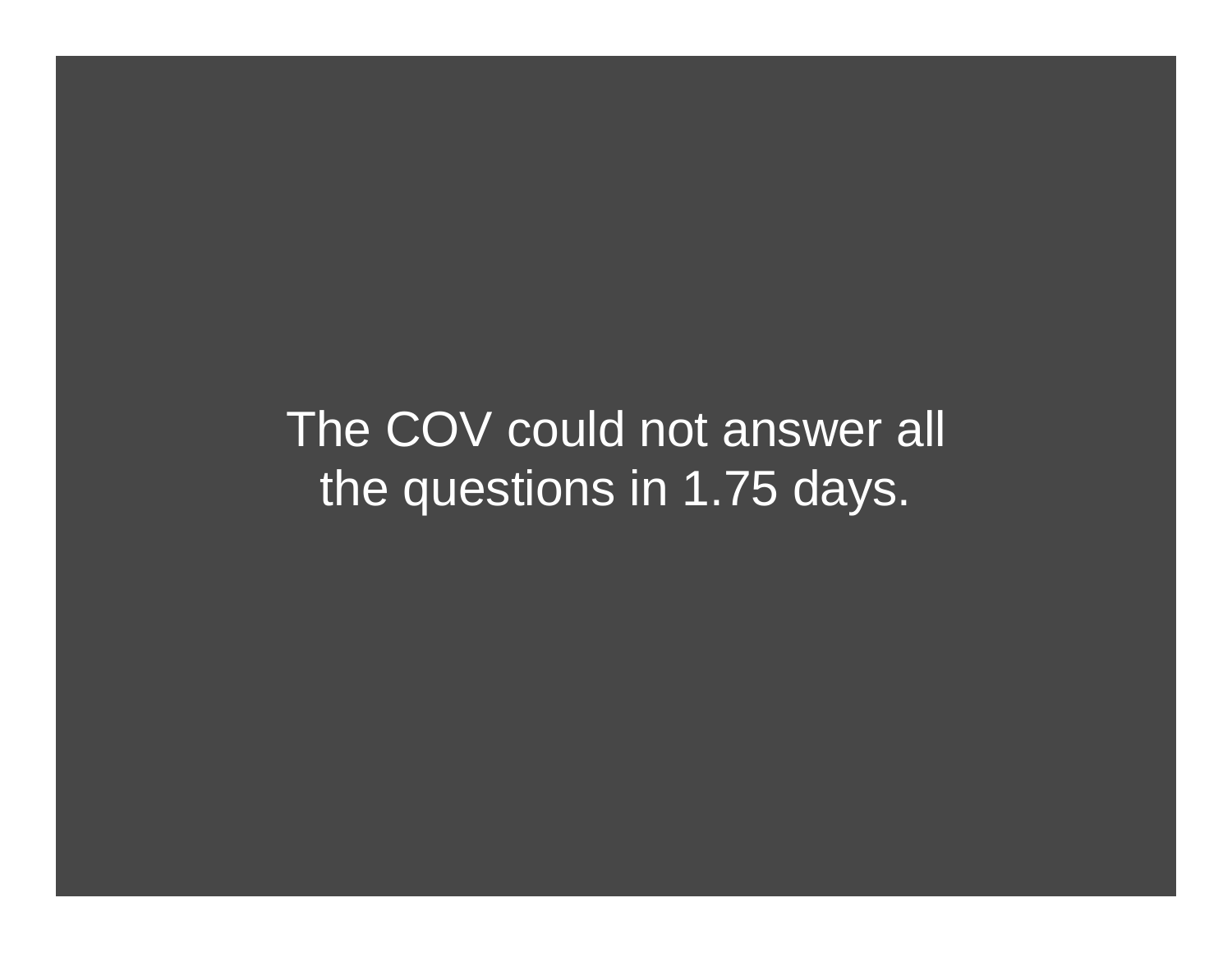#### Programs reviewed

- Research in applied mathematics
- Research in computer science
- Research in collaboratories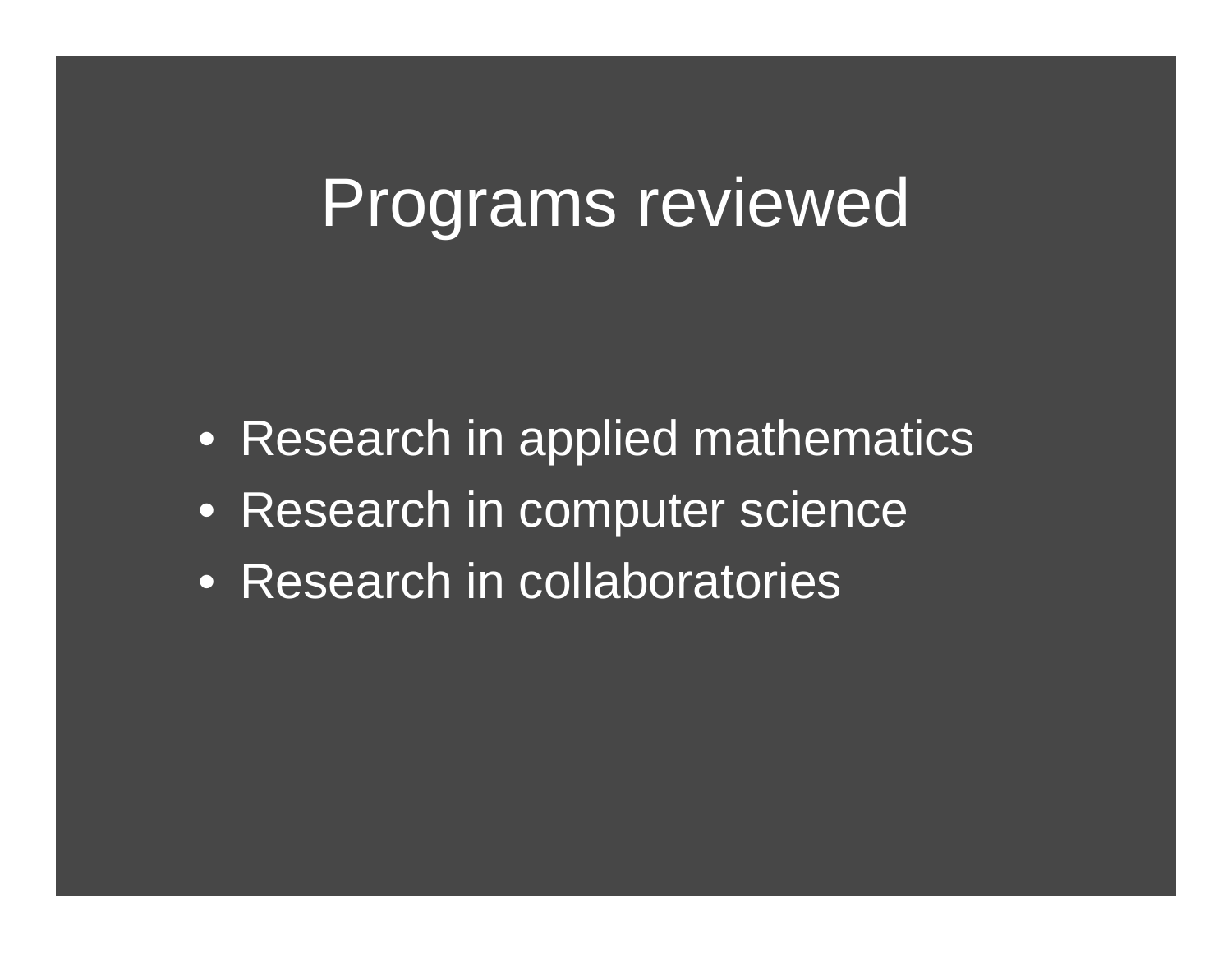## Findings - overview

#### • Programs are -

- Generally effective
- Reasonably well managed, given complexity, diversity, scope
- Program officers:
	- Dedicated
	- **Competent**
	- $\mathcal{L}_{\mathcal{A}}$ Know their portfolios & communities
- Each program has achieved significant successes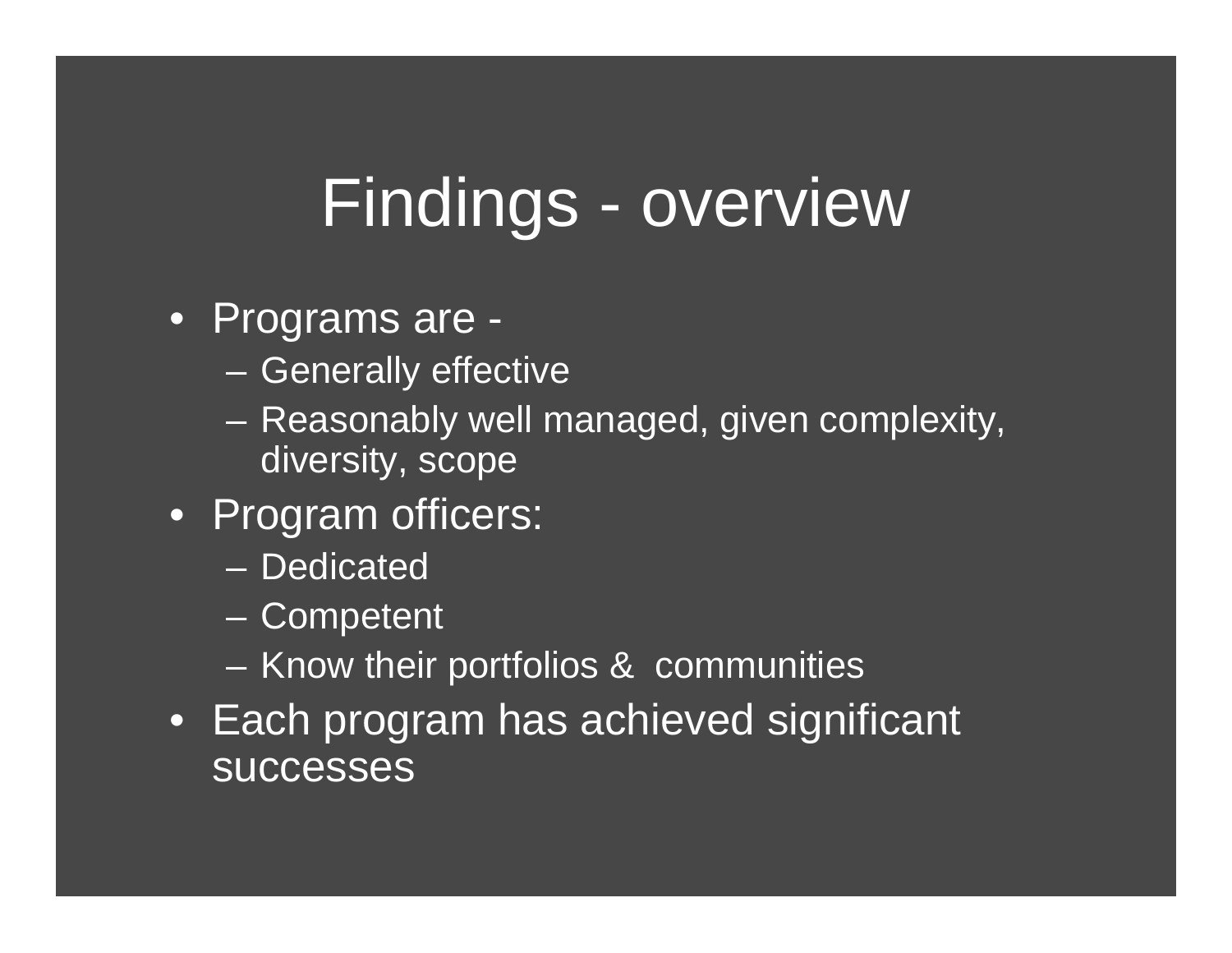### Findings - overview

COV found

- No decisions obviously incorrect or unjustified
- No instances where program was skewed, or there were marked deviations from normal standards of peer review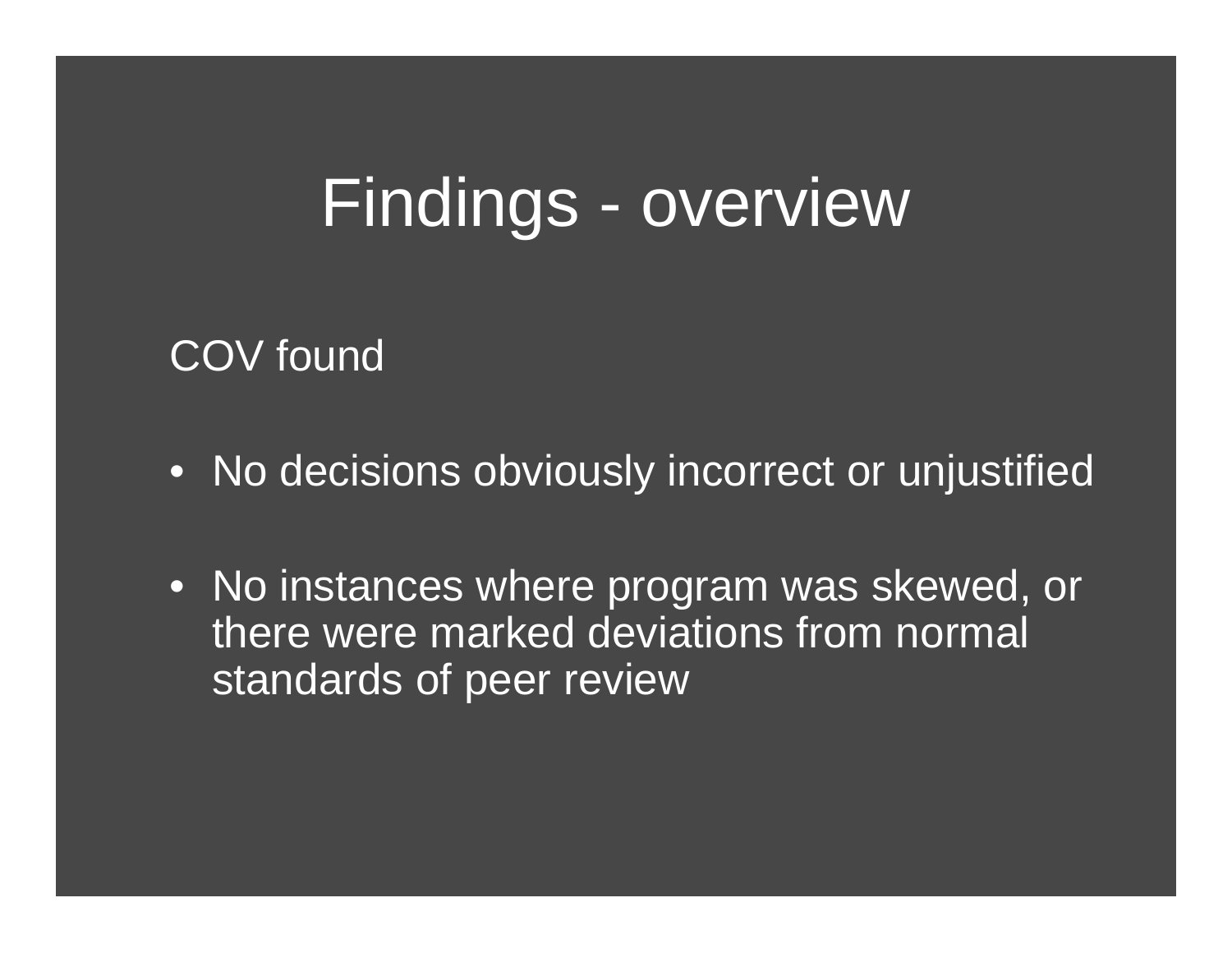### Findings - review process

- Reviewers clearly knowledgeable
	- Reviewer pool seemed small
	- COV uncertain of representativeness of reviewer pool
	- No reviewer pool data or statistics
- Panels occasionally seemed too small to ensure thorough representation of all subdisciplines, or panel size incommensurate with the requested funding
	- In one case, a ~\$20m proposal was evaluated by a panel of 4 experts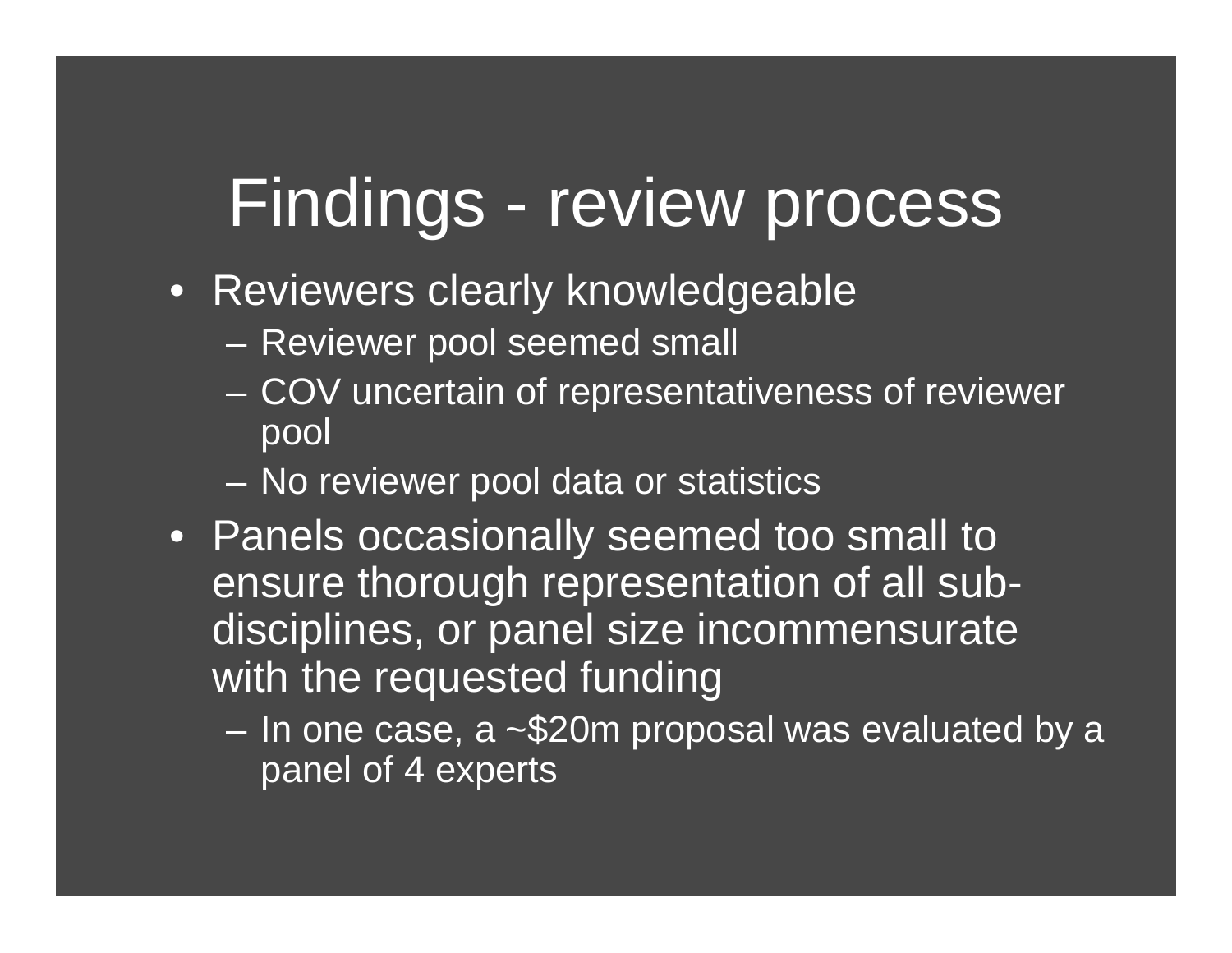## Findings - review process

- Program managers exercise considerable but appropriate discretion in methods of proposal evaluation -
	- Mail review
	- Large and small panels
	- Pre-proposals + encourage/discourage full proposal
		- No documentation
		- No complete list of pre-proposals
		- Cannot comment on quality of pre-proposal screening process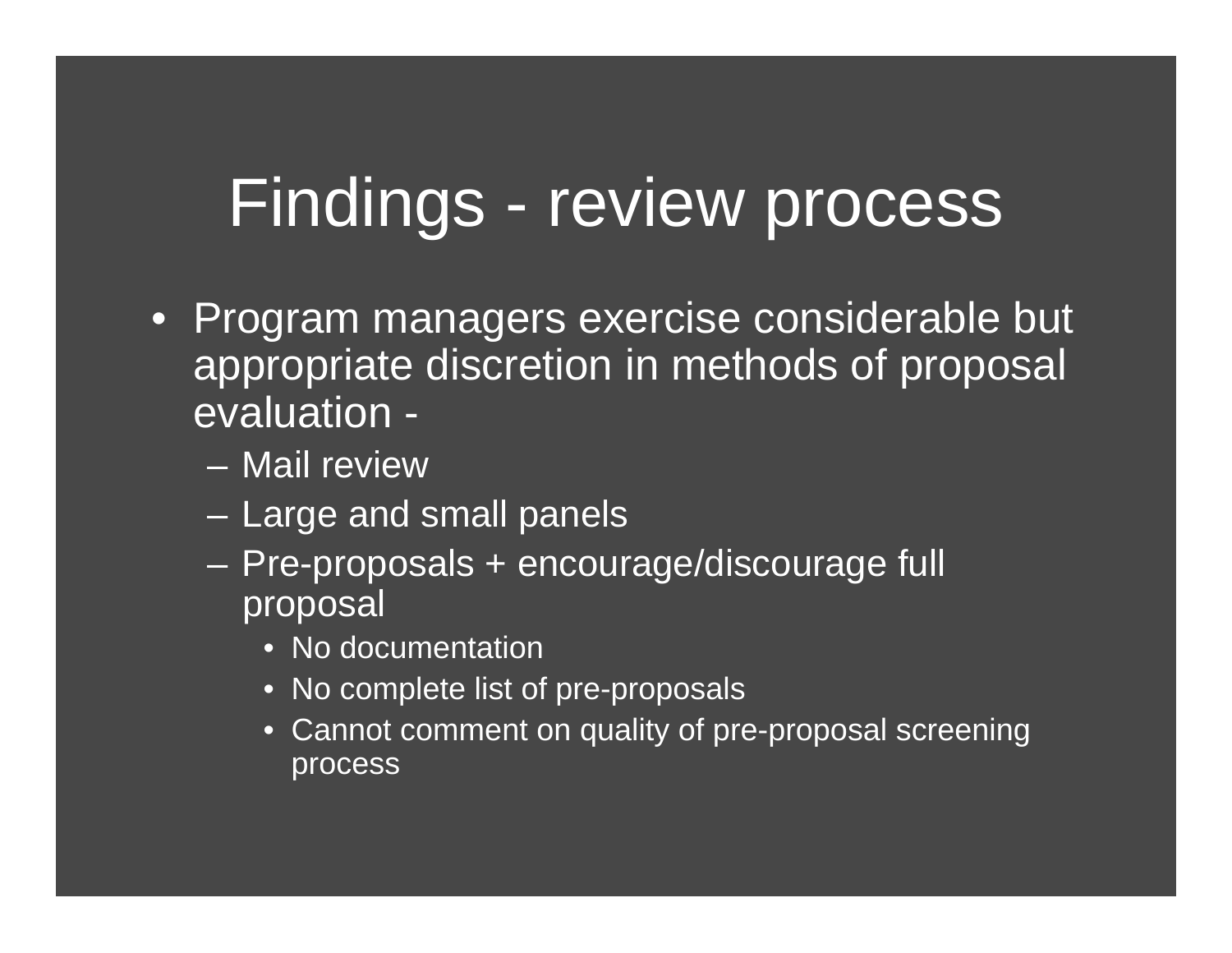#### Findings - review process

- Significant differences in handling & review techniques among programs and between national lab & university proposals
	- However, lab and university proposals appear to be held to identical intellectual standards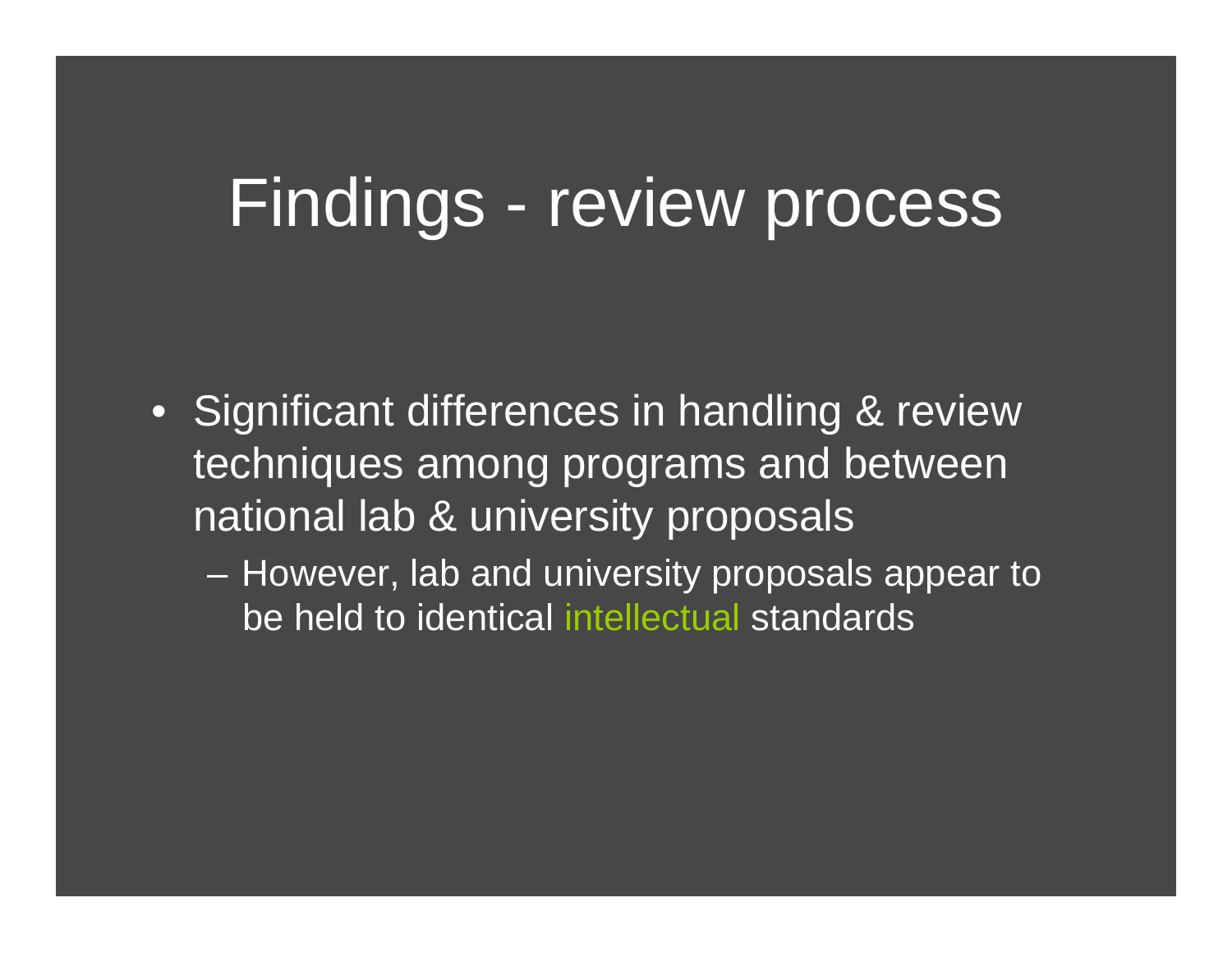## Findings - folders

- Considerable unevenness in detail, format, content, & organization of documentation
	- Some national lab folders lacked decision memos
	- No indices, tabs, or standard organization
- Large team awards documented in individual folders - one per Co-I institution
	- Difficult to obtain overview of team effort
- Significant differences between awarded & declined proposals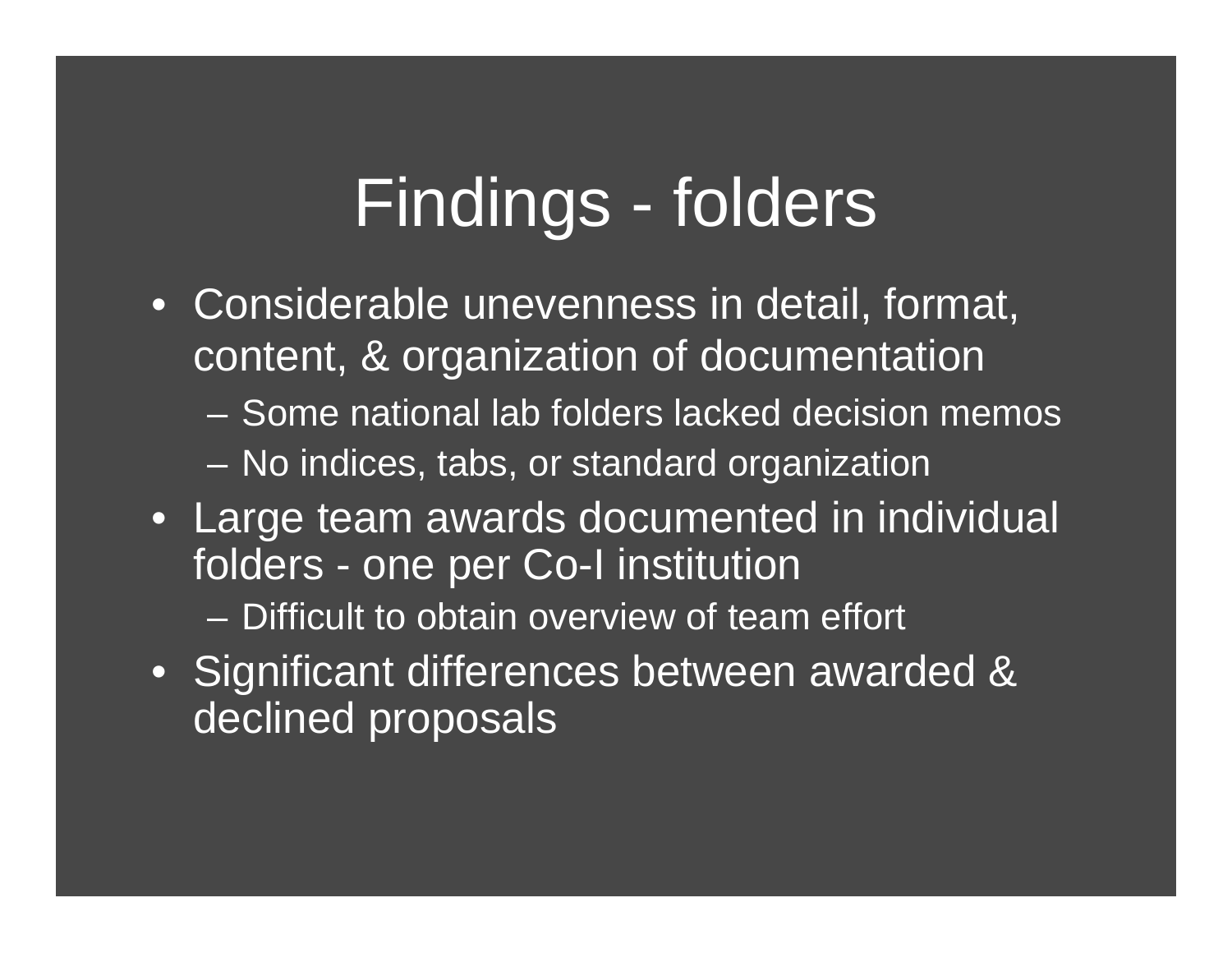### Findings - folders

- Significant differences between handling of national lab and university proposals
	- Style and format of folders
	- $\mathcal{L}_{\mathcal{A}}$  Lab folders generally less complete and less rigorous than university folders
	- Lab renewals less well documented and justified than initial funding recommendation
- Process differences between programs make comparisons difficult
- Geographic, demographic distributions for awards & declinations very difficult to obtain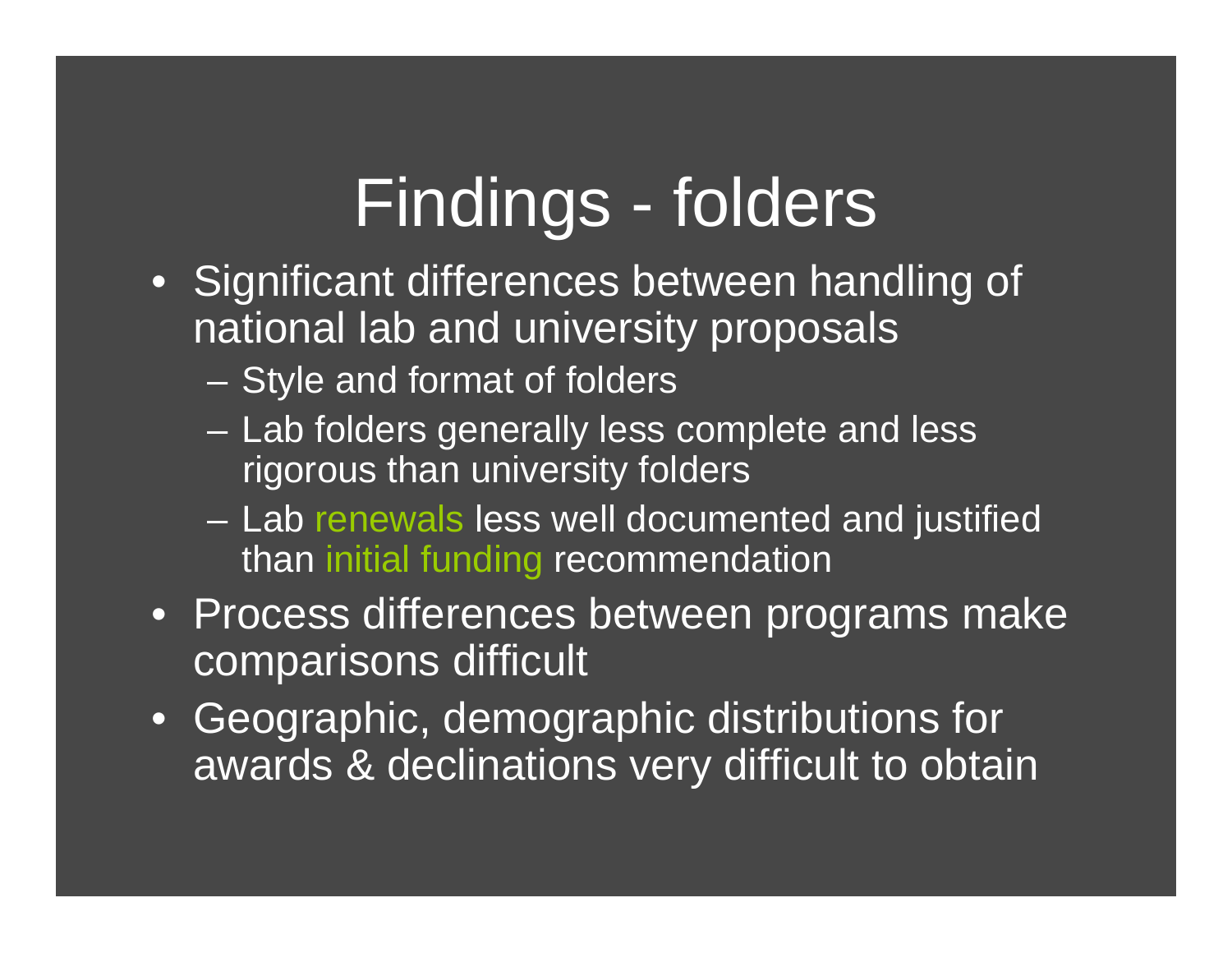## Findings - folders

- In various cases, material in folders was insufficient to evaluate the complete train of events leading to the final decision
- Significant amount of data requested by COV had to be drawn from program officers' private filespace
- It was the sense of the COV that the folders were designed more for fiscal management than program management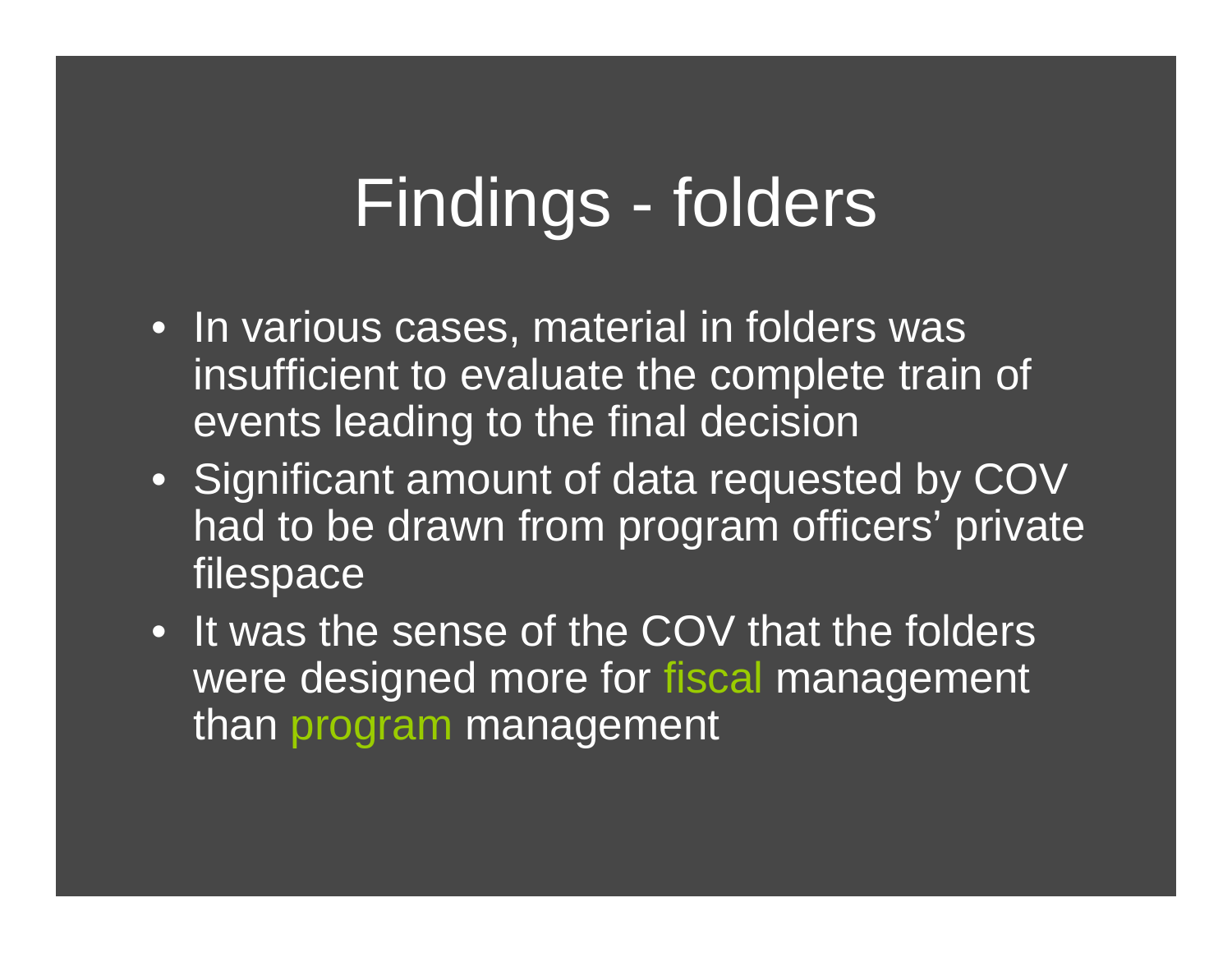#### Recommendations

- OASCR is developing program officer guidelines, and COV commends this effort
- Lab and university processes, including decision processes, need not be identical
	- However, both folder types should contain enough information to detail initial funding decision and track progress for renewals
- OASCR should develop a more comprehensive and consistent approach to program documentation, oriented towards program management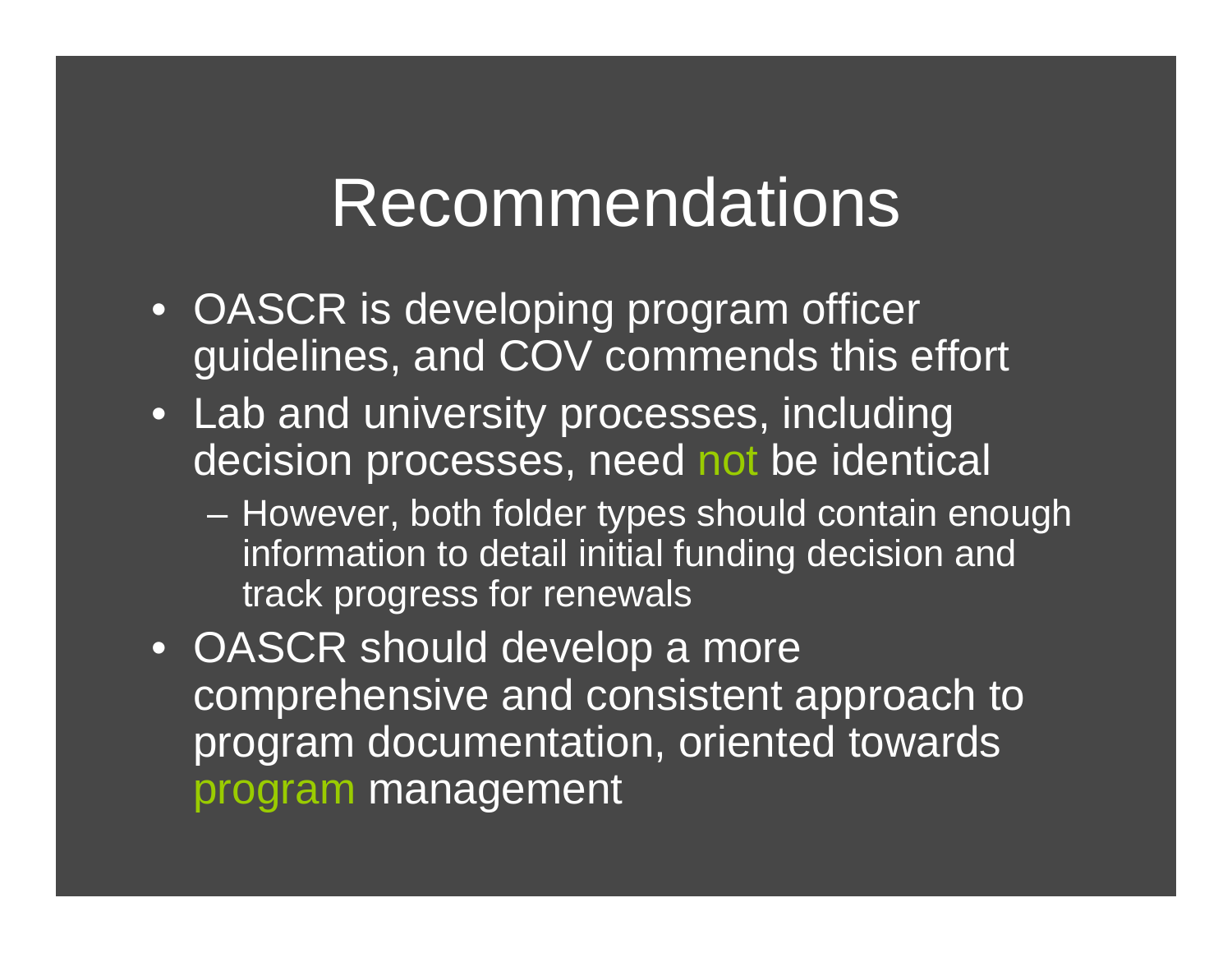# Research in applied mathematics

- Excellent management
- Good documentation
	- Clear decision memos based on analysis of reviewer comments
- Distinguished reviewers, size and representativeness adequate in opportunities seen by COV
	- At least three reviewers for each proposal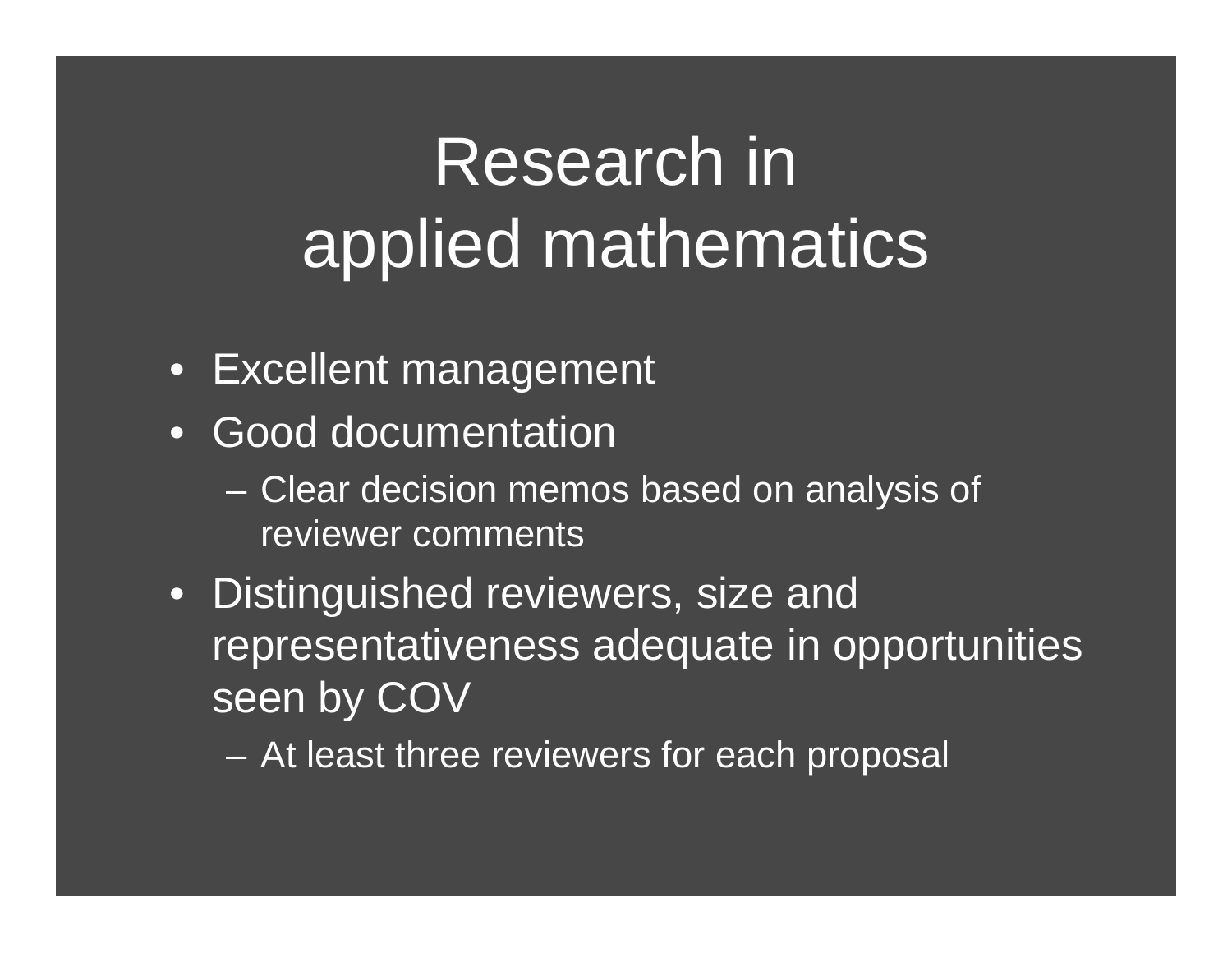# Research in applied mathematics

- $\bullet$ Intrinsic quality of funded proposals high
- Some projects with strong initial reviews were renewed with less enthusiastic ones
- But at least one lab renewal was denied…
- Program officer is to be commended for the new initiative in multiscale mathematics
- Unclear how SciDAC funding acquired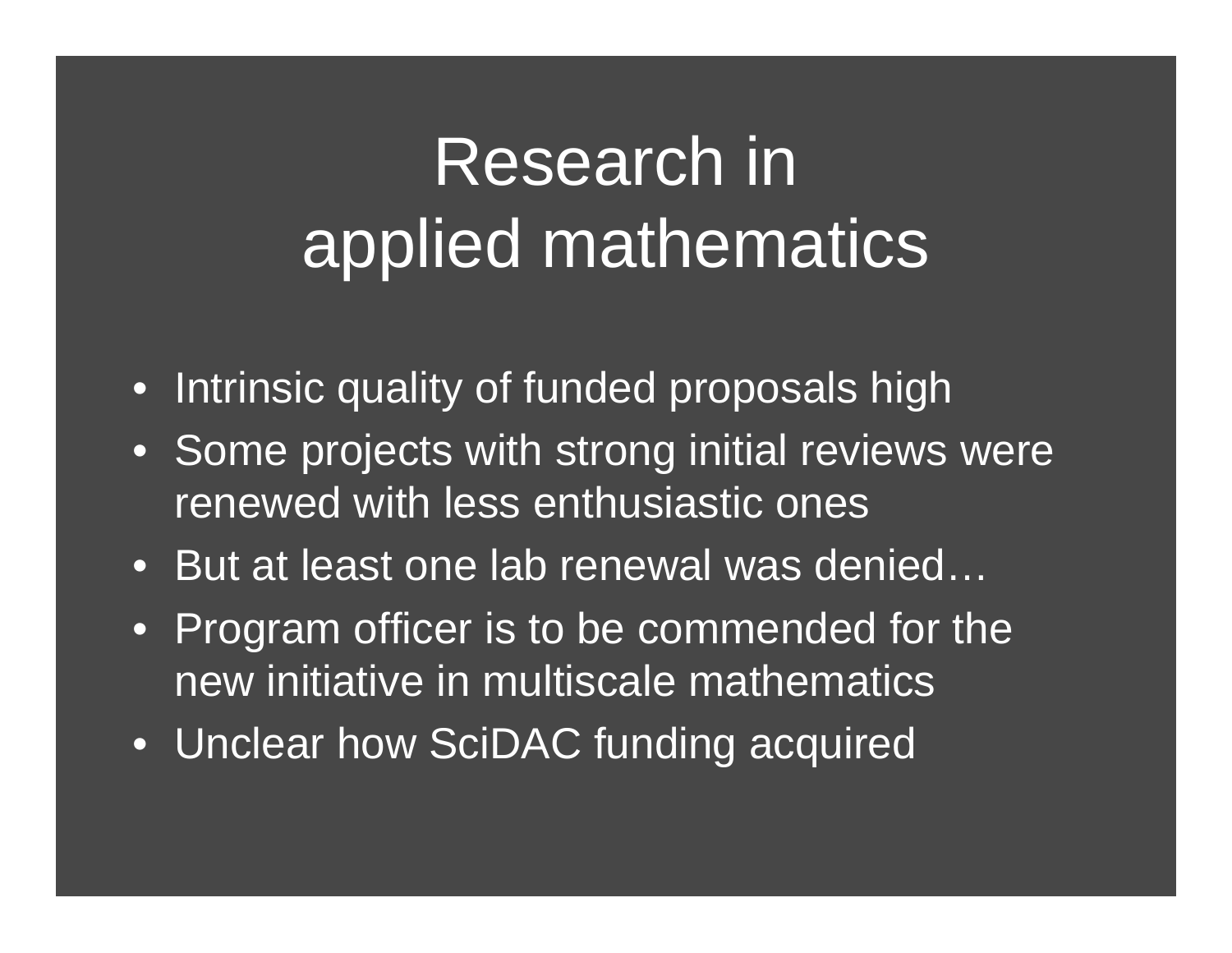# Research in applied mathematics

#### Impacts -

- Computational modeling of combustion
- CFD
- •Laser-plasma simulation
- Shock wave theory
- Prizes to PIs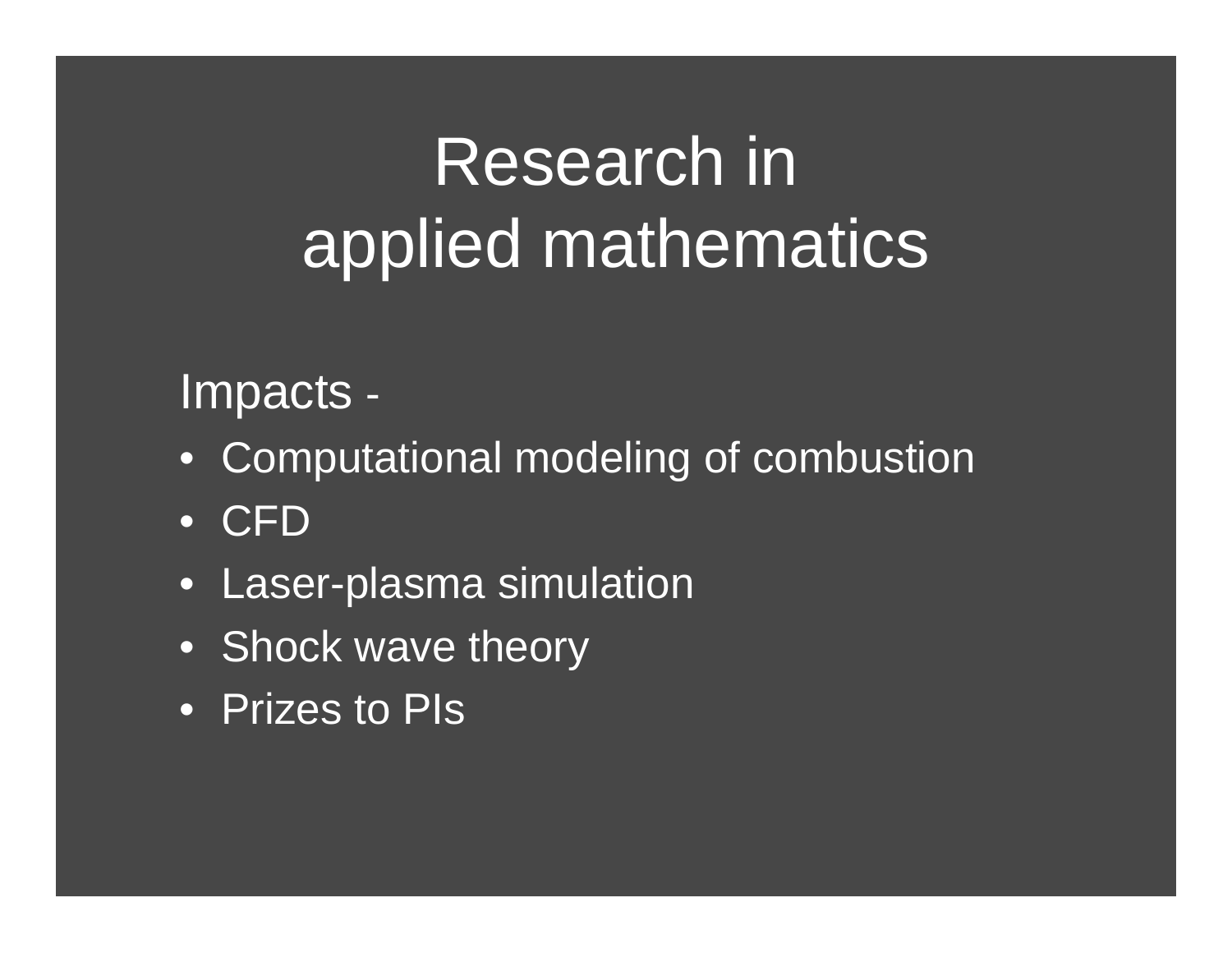- Folder information insufficient to assess solicitation, review, award
- COV spent significant time in oral q&a with the program officer, whose patience and openness was very much appreciated by the **COV**
- Additional data from program officer's personal filespace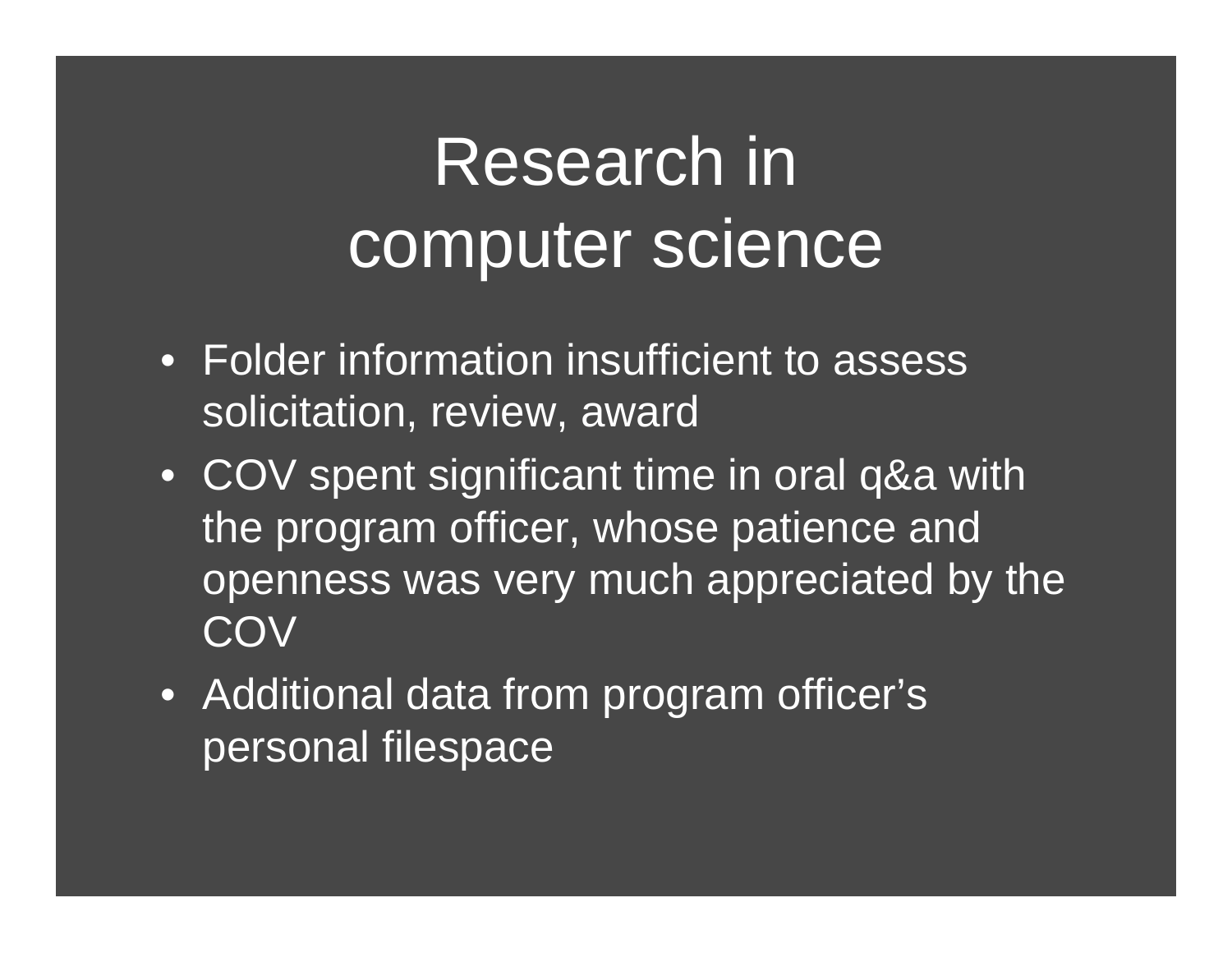- Folder did not allow COV to assess how each proposal was ranked relative to others evaluated
	- –But no clearly incorrect decisions
- PIs, Co-Is, and reviewers seemed to be drawn from a very small pool & efforts to expand have been disappointing
- Mail reviews are asynchronous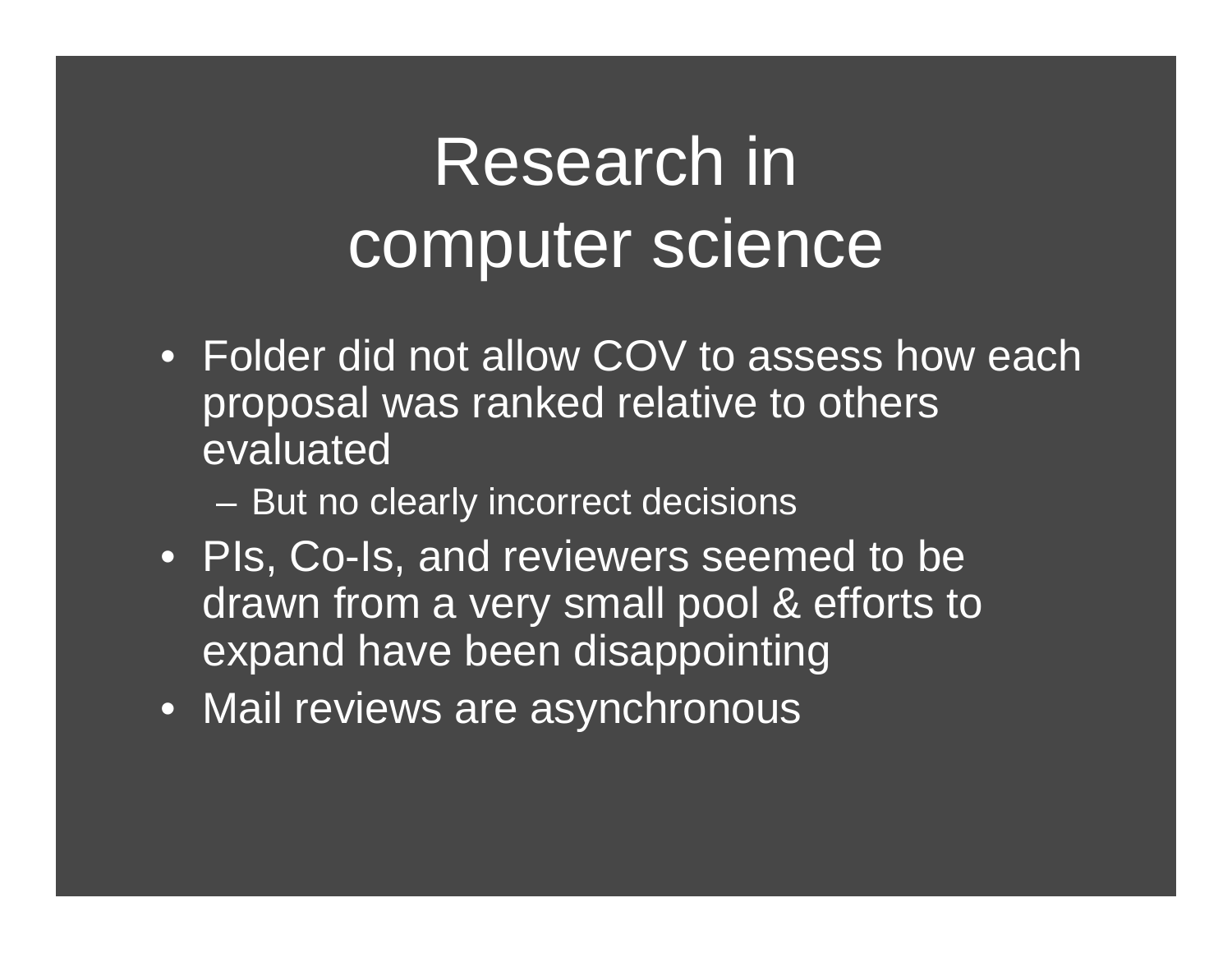#### Recommendations

- • Consider synchronous mail reviews to allow comparative evaluations
- Persist in attempts to widen reviewer pool
- • Implement and formalize a consistent and uniform documentation process
- OASCR should establish guidelines on number of reviewers in relation to magnitude of opportunity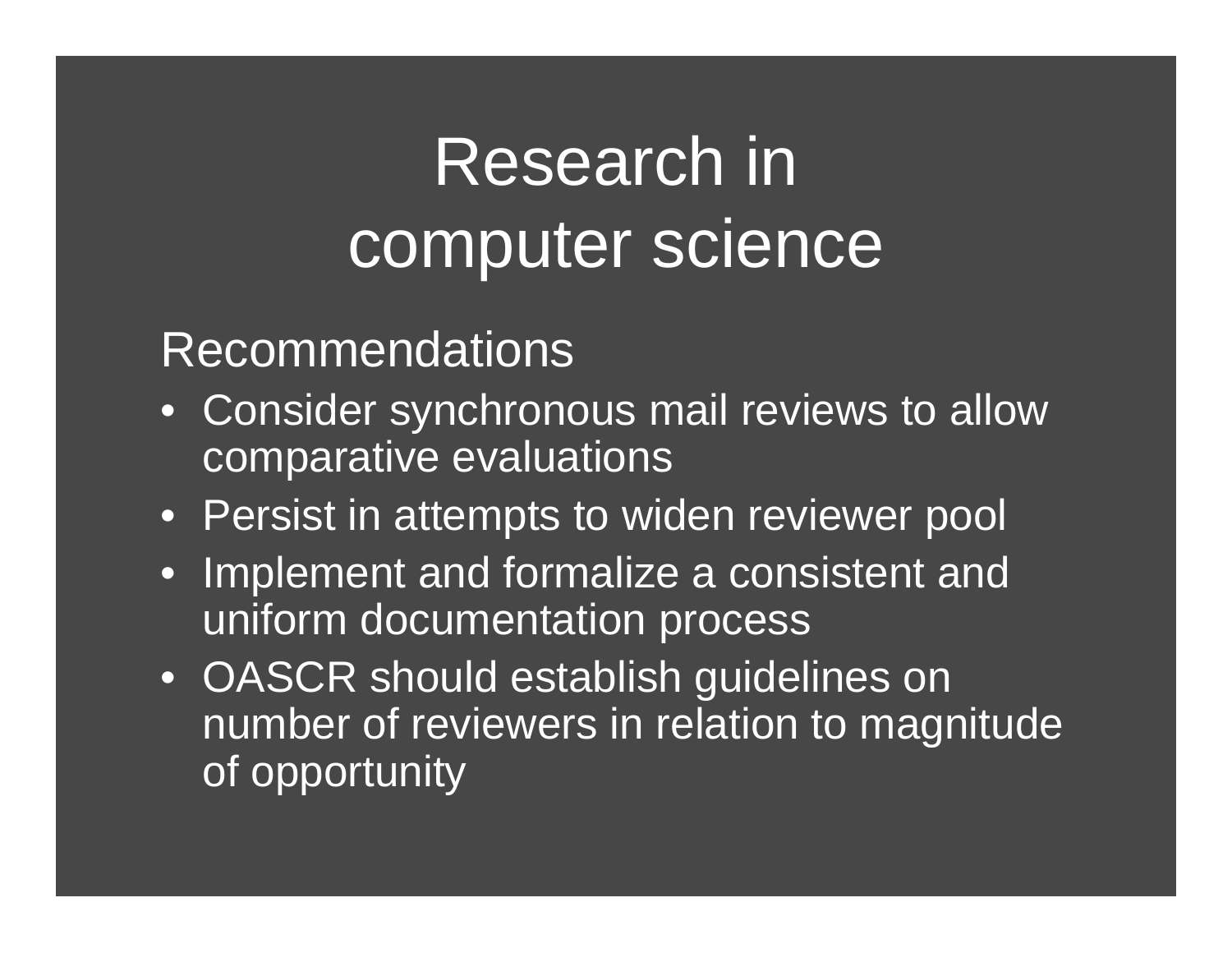#### **Impacts**

- Difficult to evaluate because of limited mission and small community served
- Development of MPI message-passing model & reference implementation
- Toolkits, e.g., OSCAR for managing Linux clusters
- Fernbach award to Dongarra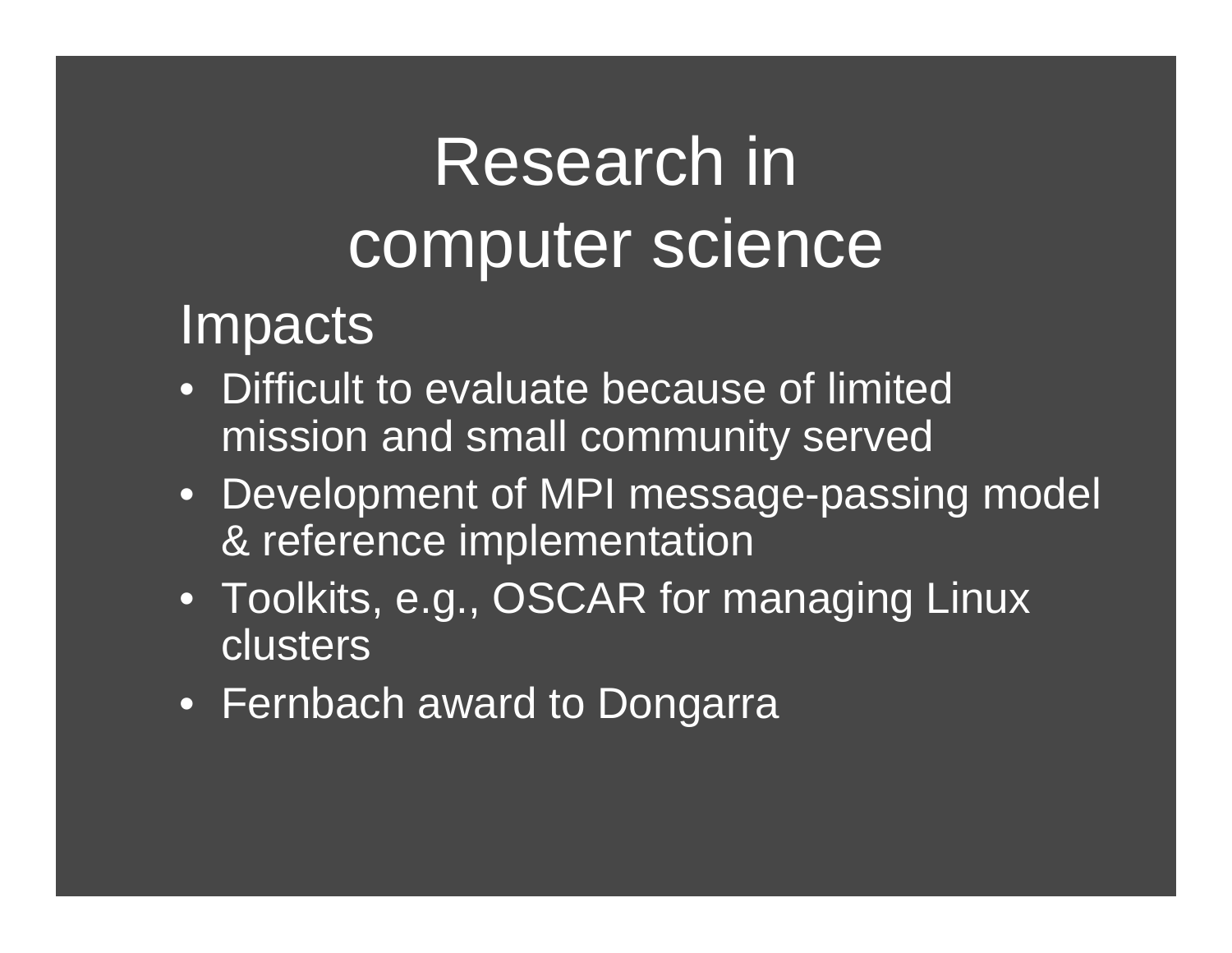# Research in collaboratories

- Well-managed, innovative with significant impact inside and outside DoE
- Review processes and documentation very good
- COV impressed by quantity of papers and reports from workshops
- Not clear program is open to researchers without existing ties to national labs
- Concern over stability of SciDAC funding which is a significant fraction of budget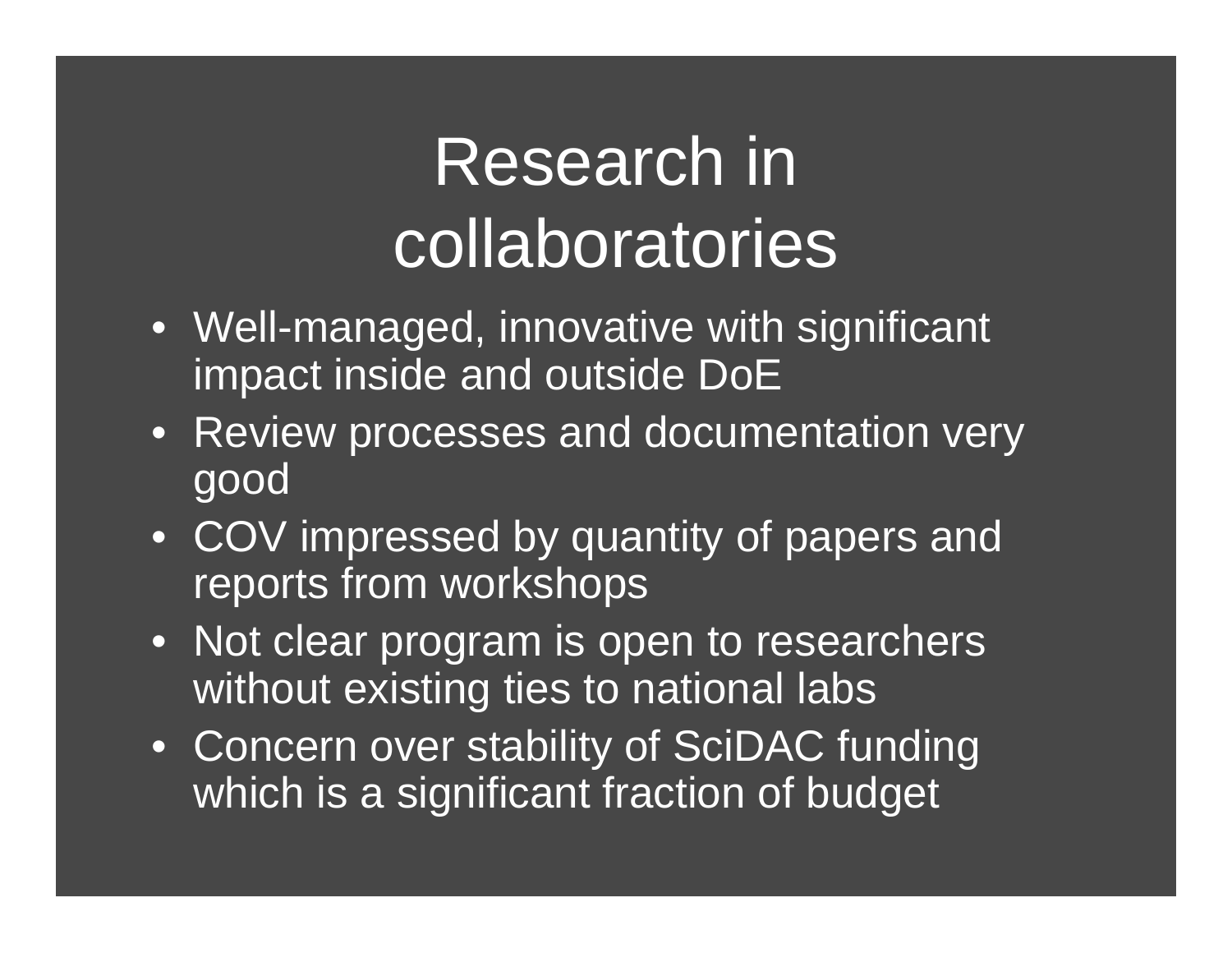# Research in collaboratories

#### Impacts

- Accomplishments more than reasonable given age of program -
- Access Grid (>150 worldwide)
- $\bullet$ **GLOBUS** middleware toolkit
- Electronic Notebook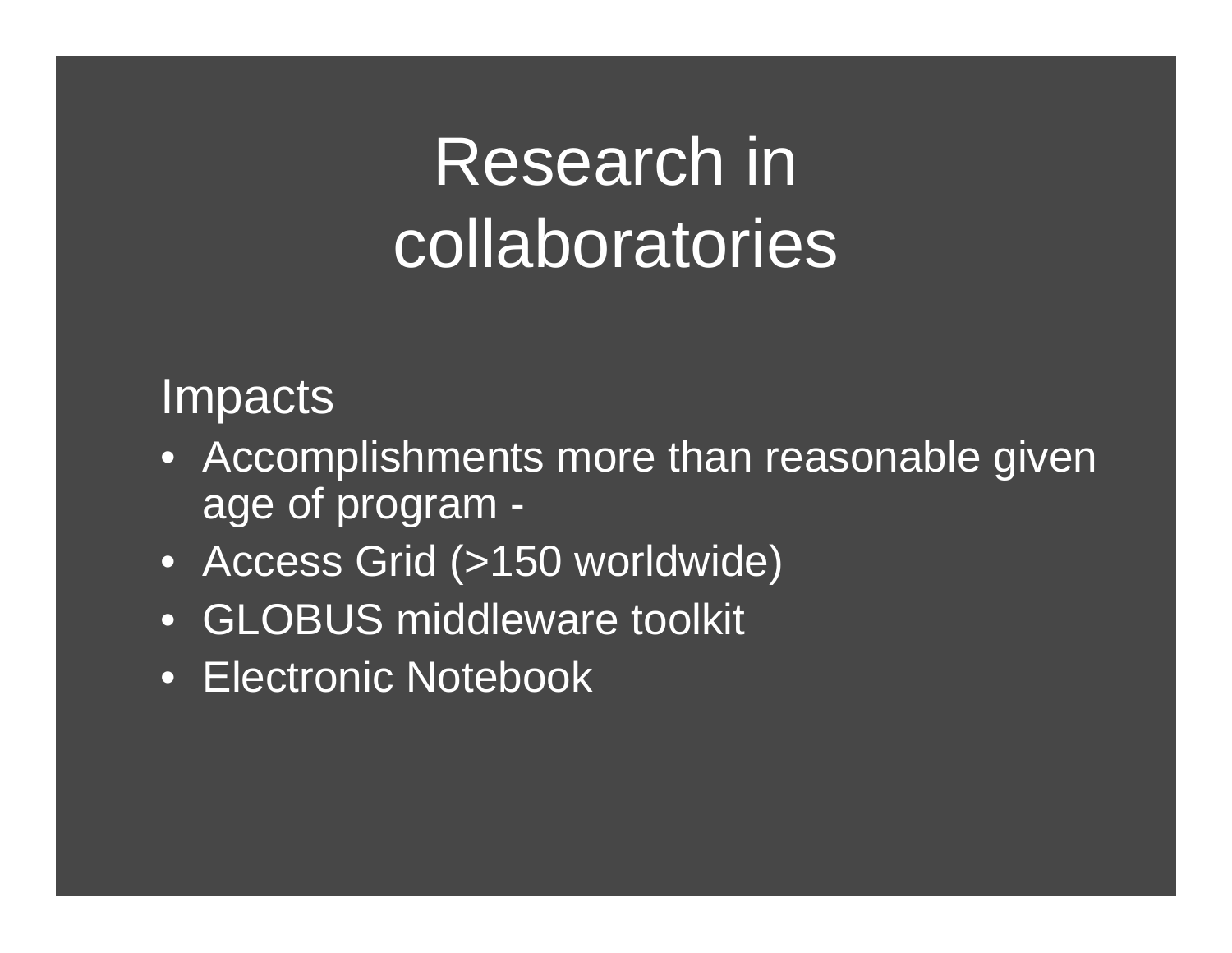#### General programmatic findings & recommendations

- Concern over talent pool and 'openness'
- OASCR to be commended for Early Career PI program: 20 new PIs in 2 years
- Work with CRA to publicize via CRN & Forsythe list
- Expand workshops at open conferences
- "Research corner" at **SC**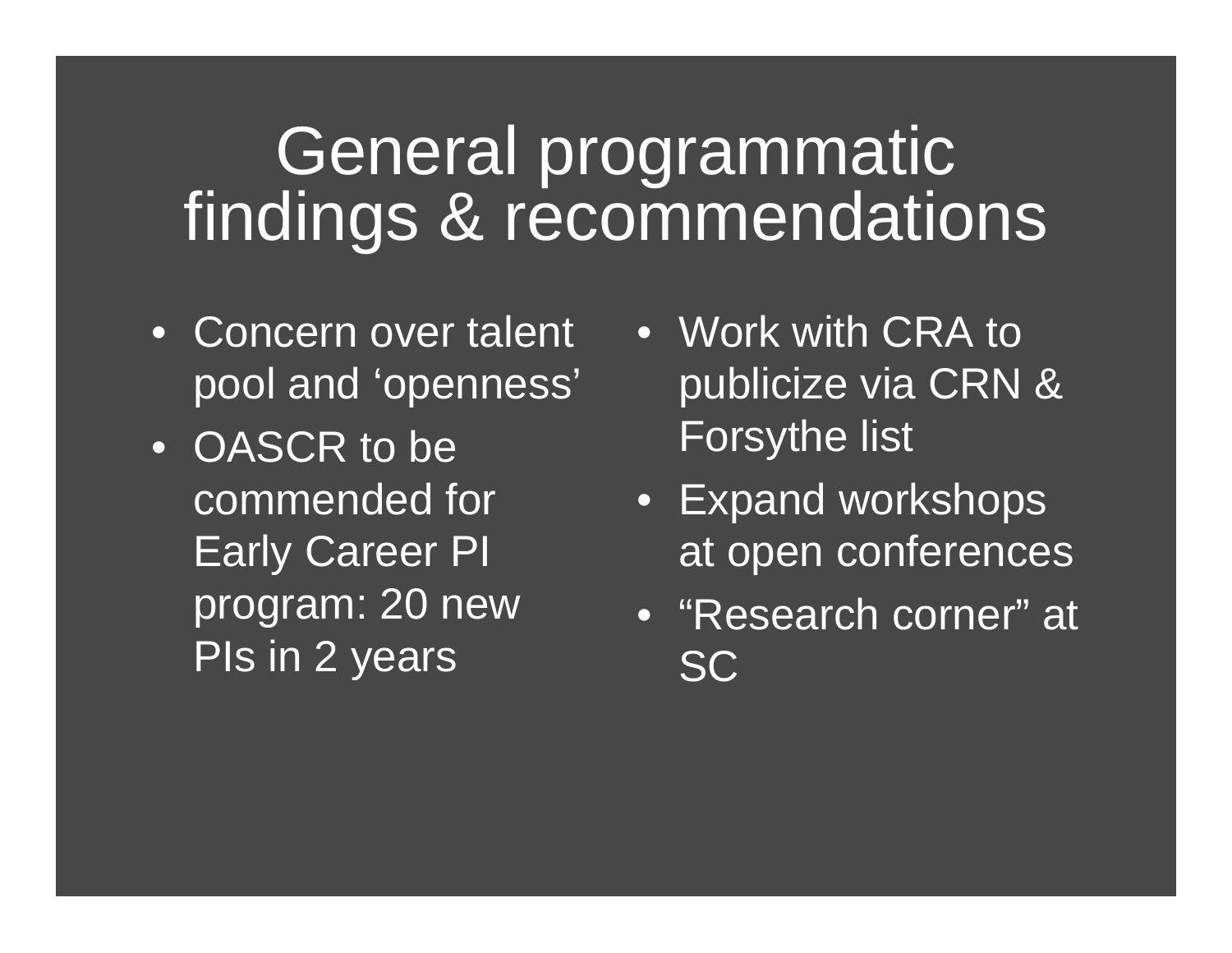#### General programmatic findings & recommendations

• There is room for greater interaction between lab and university researchers

- Use collaboration technology to minimize travel for panels
- OASCR should assist in strengthening the relations between labs and academe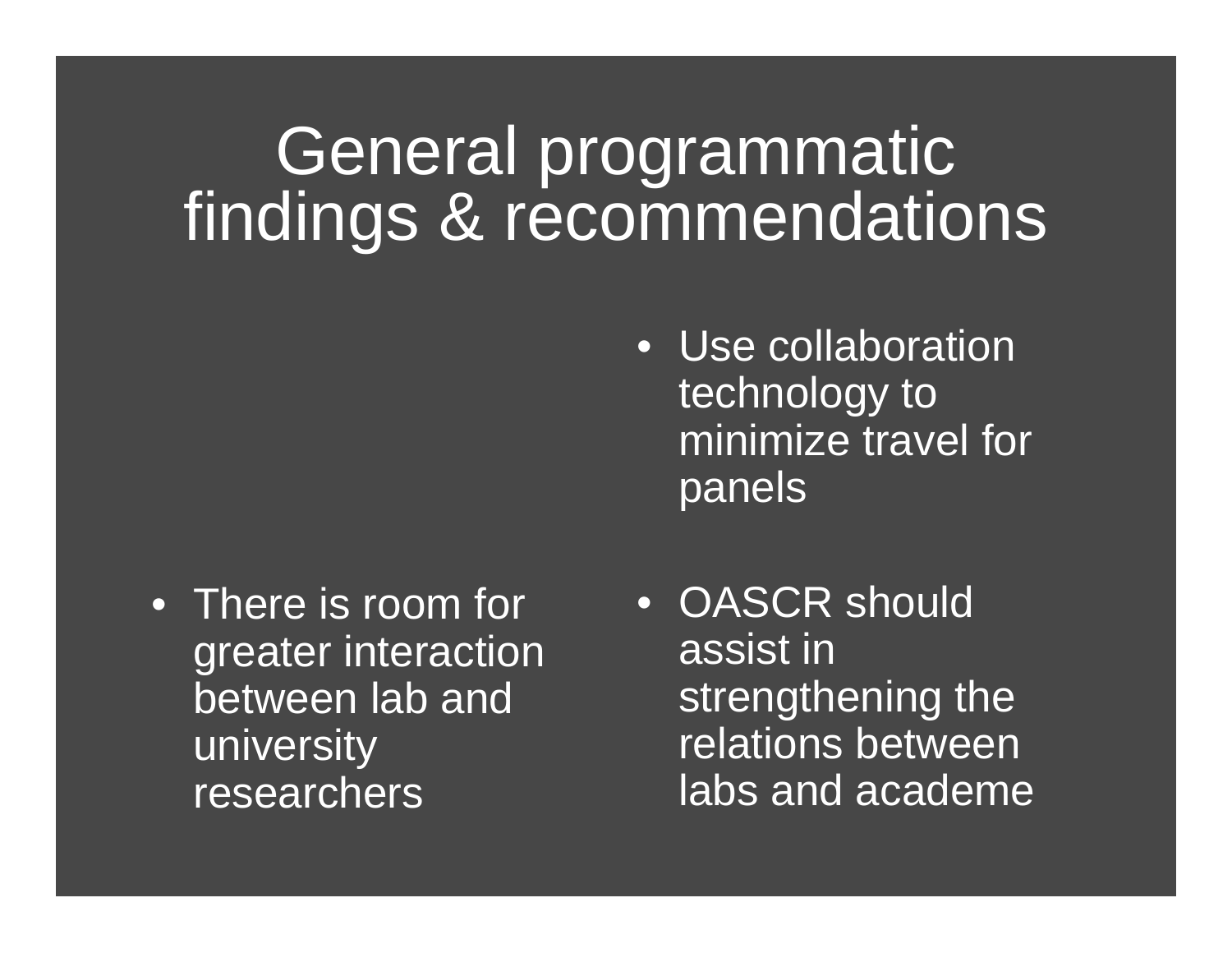# Strategic planning

#### • SciDAC

- Basic function valuable
- Should be sustained
- $\mathcal{L}_{\mathcal{A}}$ Strategic review needed
- $\mathcal{L}_{\mathcal{A}}$ Concern over openness, follow-through
- COV commends OASCR for advocacy for
	- 'leadership class' computing systems
	- Professional development, growing the community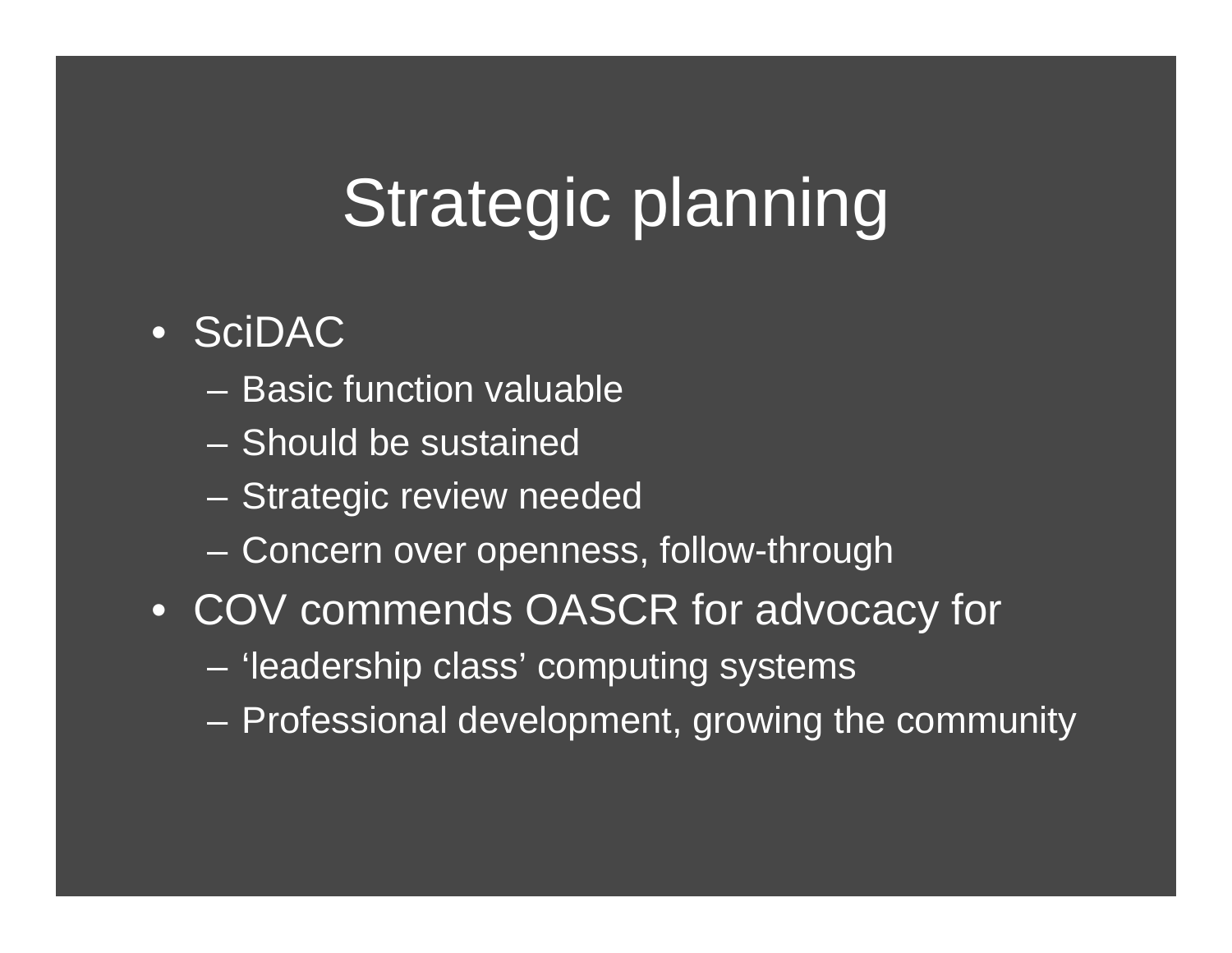# Strategic planning

- Long-term focus is needed
- Multiscale mathematics essential to support real applications
- Planning needs to consider all possible highend computing architectures, as well as grids
- Facilitate multi-agency approaches for efficiencies and market impact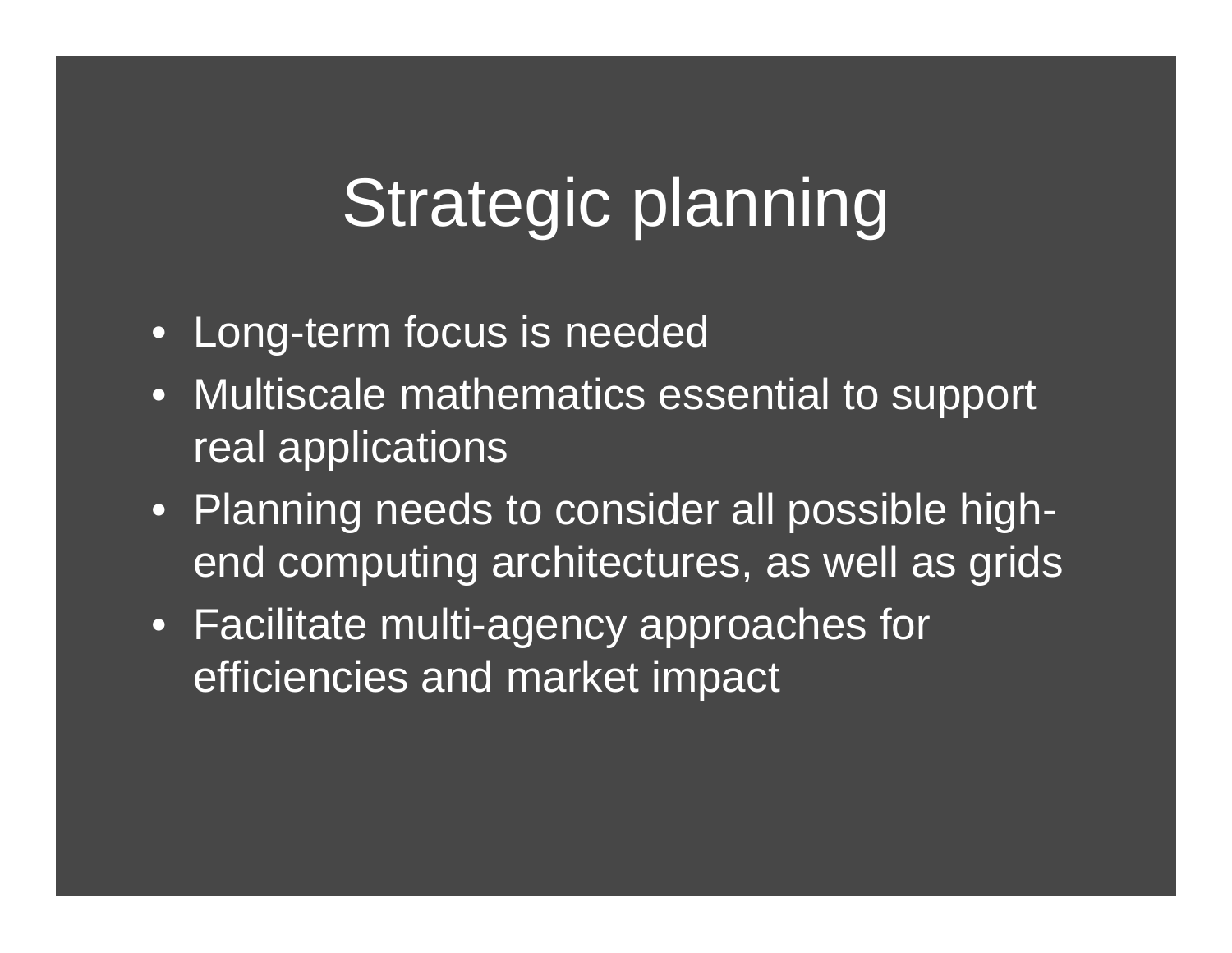## COV process

- Regular COV will benefit DoE
- COV grateful for accessibility of key personnel during meeting
- Dinner meeting productive
- Additional material should be distributed well before meeting - requires staff preparation; e.g.: demographics by state, type of inst, diversity; success rate
- Additional material needed at meeting